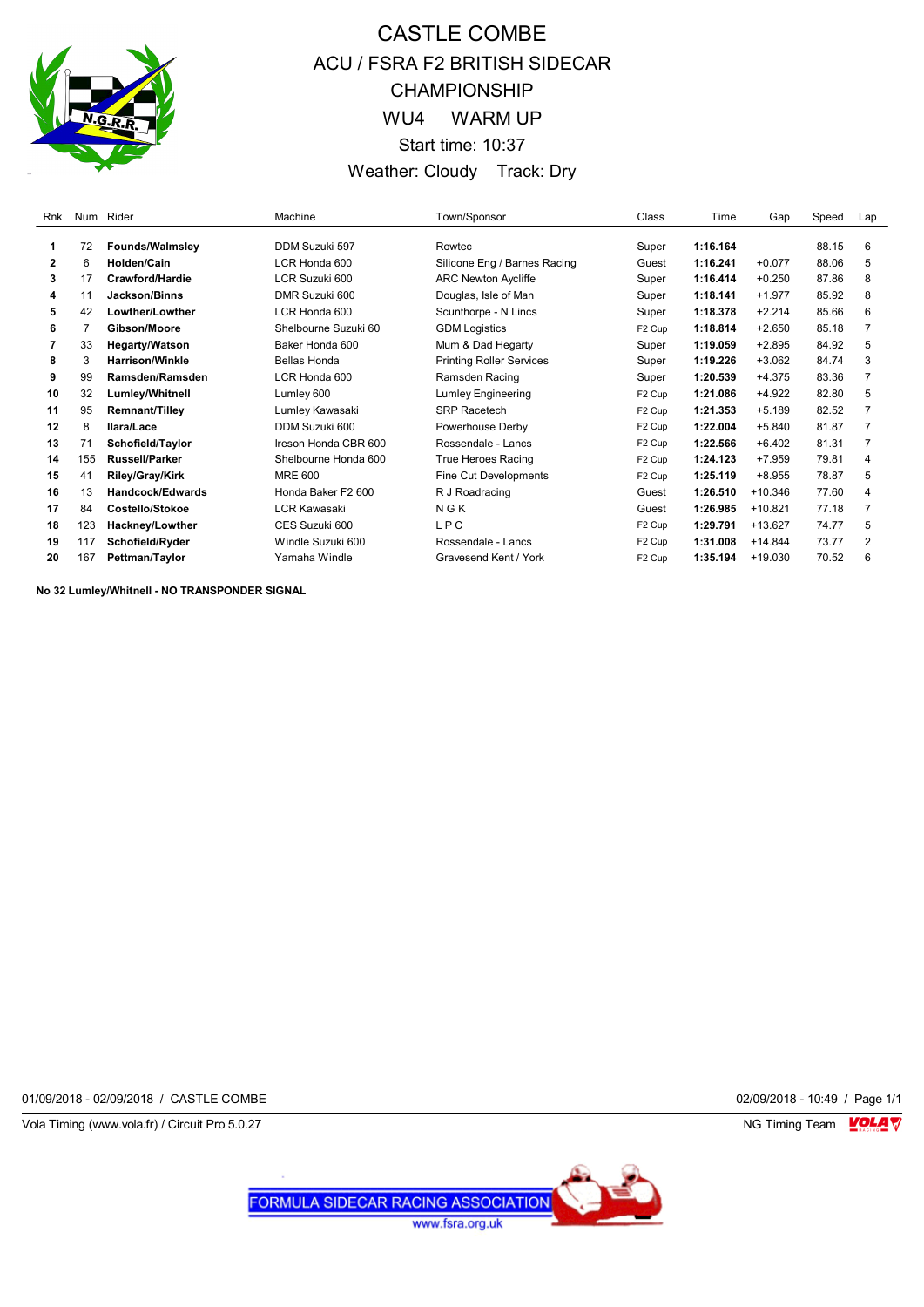

 Costello/Stokoe **START** 

 **1:27.855 1:27.091** 1:27.186 **1:26.985** 1:28.500 1:27.627

 Crawford/Hardie **START** 

> **1:17.860 1:17.141 1:17.099 1:16.973** 1:17.160 **1:16.839 1:16.414**

 Founds/Walmsley **START** 

 **1:17.971 1:17.888 1:16.164** 1:16.266 1:17.121

 Gibson/Moore START

> **1:23.291 1:20.463 1:19.129 1:18.814** 1:19.255 1:20.539

 $\overline{1}$ 

 $\overline{1}$ 

# CASTLE COMBE ACU / FSRA F2 BRITISH SIDECAR CHAMPIONSHIP WU4 WARM UP LAP TIMES

| Lap                     | Time             | Lap |                 | Time     |
|-------------------------|------------------|-----|-----------------|----------|
|                         |                  |     |                 |          |
|                         | Hackney/Lowther  |     | llara/Lace      |          |
|                         | <b>START</b>     |     | <b>START</b>    |          |
| 1                       |                  | 1   |                 |          |
| $\overline{2}$          | 1:31.074         |     | $\overline{2}$  | 1:25.604 |
| 3                       | 1:29.791         |     | 3               | 1:24.448 |
| $\overline{\mathbf{4}}$ | 1:30.616         |     | 4               | 1:22.601 |
| 5                       | 1:30.144         |     | 5               | 1:22.326 |
|                         |                  |     | 6               | 1:25.791 |
|                         |                  |     | $\overline{7}$  | 1:22.004 |
|                         | Handcock/Edwards |     |                 |          |
|                         |                  |     |                 |          |
|                         | <b>START</b>     |     | Jackson/Binns   |          |
| $\mathbf{1}$            |                  |     |                 |          |
| 2                       | 1:29.798         |     | <b>START</b>    |          |
| 3                       | 1:29.842         |     | 1               |          |
| 4                       | 1:26.510         |     | $\overline{2}$  | 1:20.427 |
|                         |                  |     | 3               | 1:19.117 |
|                         |                  |     | 4               | 1:18.516 |
|                         | Harrison/Winkle  |     | 5               | 1:19.030 |
|                         |                  |     | 6               | 1:20.710 |
|                         | <b>START</b>     |     | 7               | 1:18.141 |
| $\mathbf{1}$            |                  |     | 8               | 1:18.259 |
| 2                       | 1:19.560         |     |                 |          |
| 3                       | 1:19.226         |     |                 |          |
|                         |                  |     | Lowther/Lowther |          |
|                         |                  |     | <b>START</b>    |          |
|                         | Hegarty/Watson   | 1   |                 |          |
|                         | <b>START</b>     |     | $\overline{2}$  | 1:19.416 |
| 1                       |                  |     | 3               | 1:18.378 |

|   | Hegarty/Watson |
|---|----------------|
|   | START          |
| 1 |                |
| 2 | 1:23.990       |
| 3 | 1:21.047       |
| 4 | 1:19.189       |
| 5 | 1:19.059       |

| Holden/Cain |          |
|-------------|----------|
|             | START    |
| 1           |          |
| 2           | 1:23.352 |
| 3           | 1:16.428 |
| 4           | 1:16.417 |
| 5           | 1:16.241 |

| Lumley/Whitnell<br>п |          |  |  |
|----------------------|----------|--|--|
|                      | START    |  |  |
| 1                    |          |  |  |
| 2                    | 1:21.086 |  |  |
| 3                    | 1.22 031 |  |  |
| 4                    | 1.21.538 |  |  |
| 5                    | 1:22.561 |  |  |

 1:18.448 1:19.119 1:19.899

01/09/2018 - 02/09/2018 / CASTLE COMBE 02/09/2018 - 10:49 / Page 1/2

Vola Timing (www.vola.fr) / Circuit Pro 5.0.27 NG Timing Team NG Timing Team NG Timing Team NG Timing Team NG

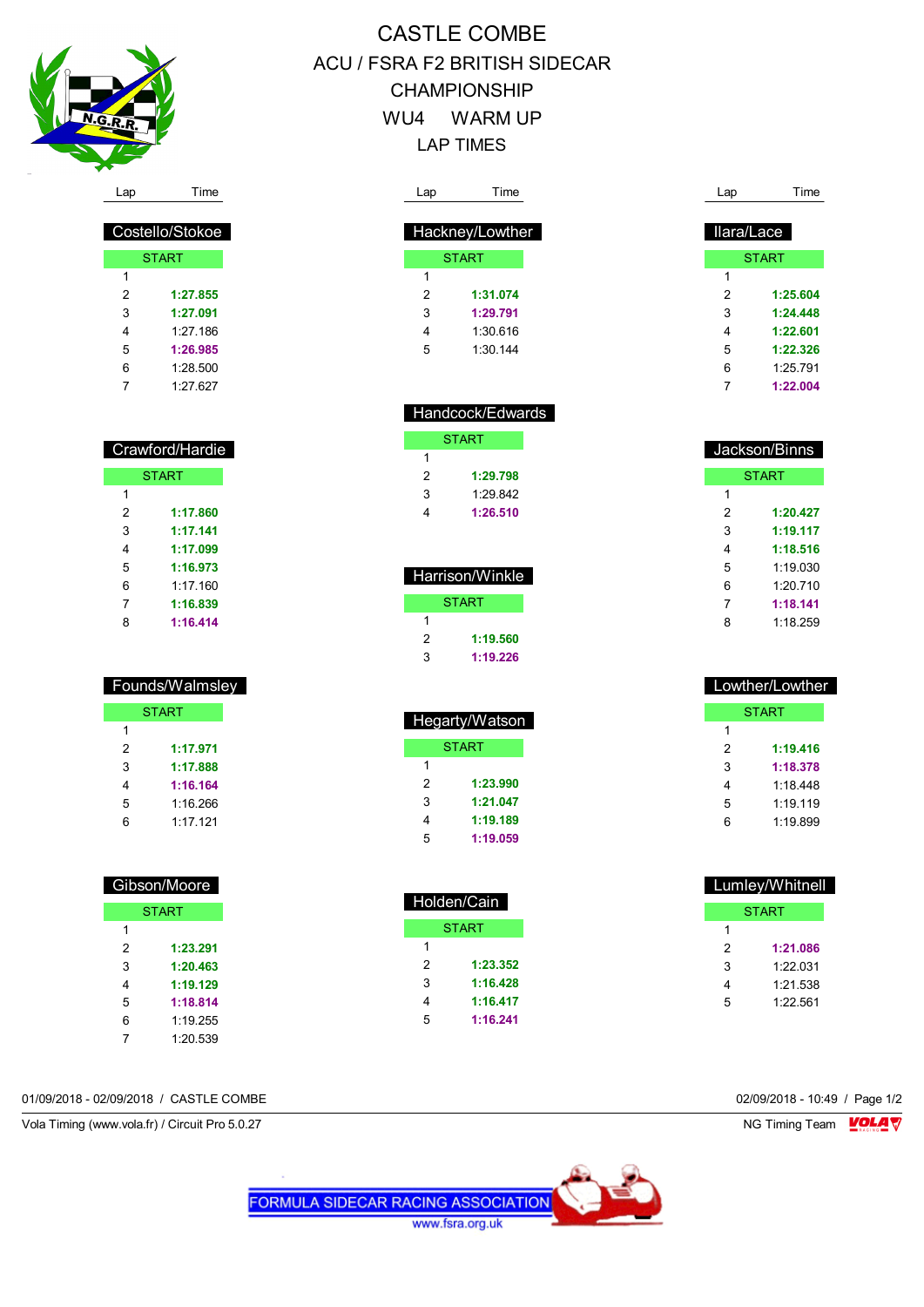CASTLE COMBE ACU / FSRA F2 BRITISH SIDECAR CHAMPIONSHIP WU4 WARM UP LAP TIMES

| Lap | Time           |
|-----|----------------|
|     | Pettman/Taylor |
|     | <b>START</b>   |
| 1   |                |
| 2   | 1:35.194       |
| 3   | 1:36 359       |
| 4   | 1:35 684       |
| 5   | 1:35606        |
| 6   | 1:35 266       |
|     |                |

| Ramsden/Ramsden |              |  |  |
|-----------------|--------------|--|--|
|                 | <b>START</b> |  |  |
| 1               |              |  |  |
| 2               | 1:22.672     |  |  |
| 3               | 1:20.848     |  |  |
| 4               | 1.21.594     |  |  |
| 5               | 1.21 416     |  |  |
| 6               | 1.22.661     |  |  |
|                 | 1:20.539     |  |  |

| Remnant/Tilley |              |  |  |
|----------------|--------------|--|--|
|                | <b>START</b> |  |  |
| 1              |              |  |  |
| 2              | 1:25.567     |  |  |
| 3              | 1:24.351     |  |  |
| 4              | 1:22.185     |  |  |
| 5              | 1:22.010     |  |  |
| 6              | 1.22.263     |  |  |
| 7              | 1:21.353     |  |  |
|                |              |  |  |

| Russell/Parker |              |  |  |
|----------------|--------------|--|--|
|                | <b>START</b> |  |  |
| 1              |              |  |  |
| 2              | 1:29.394     |  |  |
| 3              | 1:25.003     |  |  |
| 4              | 1:24.123     |  |  |
|                |              |  |  |

| Schofield/Ryder |
|-----------------|
| <b>START</b>    |
|                 |

| 01/09/2018 - 02/09/2018 / CASTLE COMBE | 02/09/2018 - 10:49 / Page 2/2 |
|----------------------------------------|-------------------------------|
|----------------------------------------|-------------------------------|

| Lap | Time     |
|-----|----------|
| 2   | 1:31.008 |

|       | Schofield/Taylor |  |  |  |  |  |  |  |  |
|-------|------------------|--|--|--|--|--|--|--|--|
| START |                  |  |  |  |  |  |  |  |  |
| 1     |                  |  |  |  |  |  |  |  |  |
| 2     | 1:32.308         |  |  |  |  |  |  |  |  |
| 3     | 1:26.353         |  |  |  |  |  |  |  |  |
| 4     | 1:25.370         |  |  |  |  |  |  |  |  |
| 5     | 1:22.738         |  |  |  |  |  |  |  |  |
| 6     | 1:22.566         |  |  |  |  |  |  |  |  |
|       | 1:22.640         |  |  |  |  |  |  |  |  |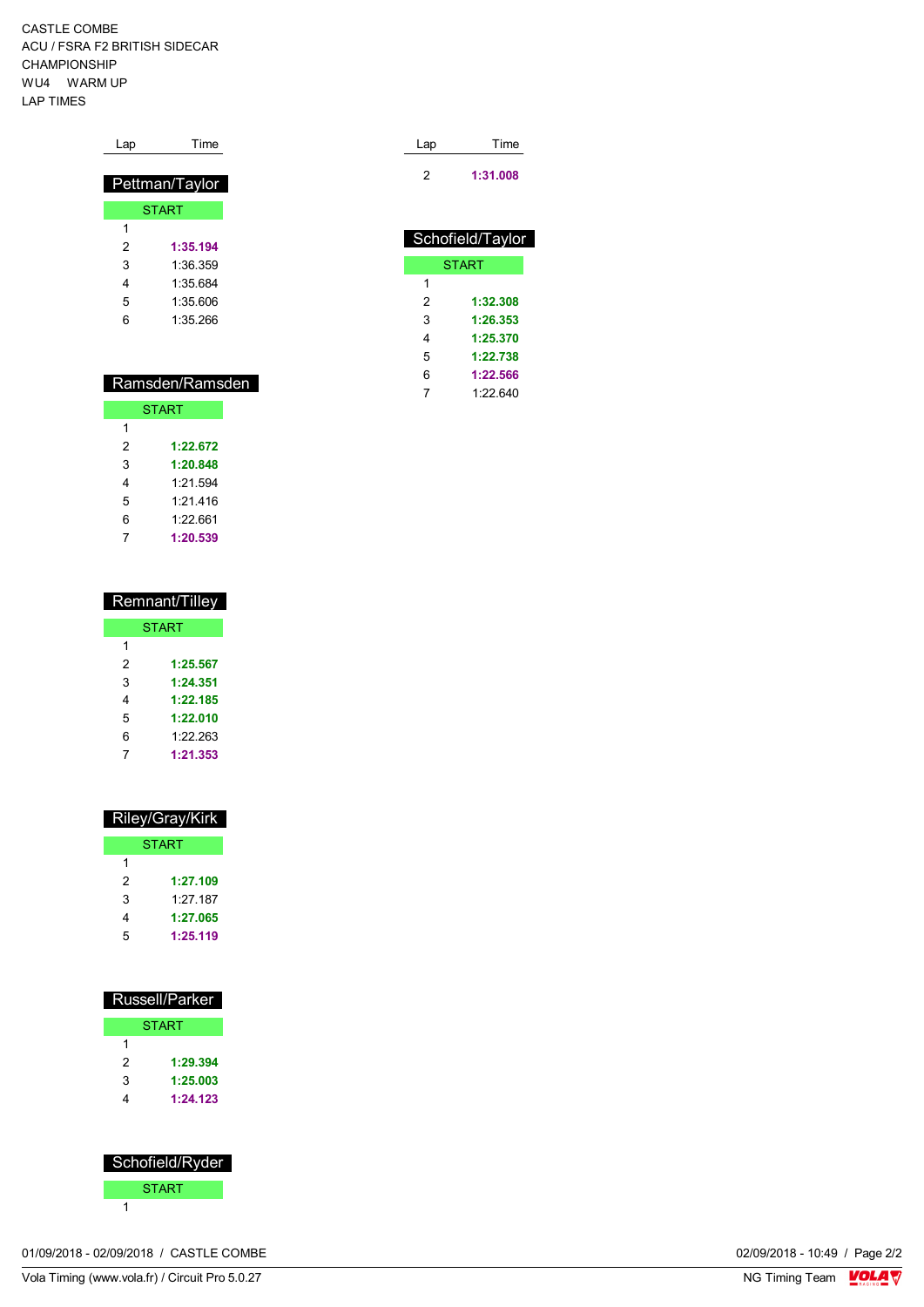

# CASTLE COMBE ACU / FSRA F2 BRITISH SIDECAR CHAMPIONSHIP RACE 14 STARTING GRID

10 Laps = 18.650 Km

| - Pole -         |     |        |     |                  |
|------------------|-----|--------|-----|------------------|
| Harrison/Winkle  | 3   | - 1 -  | 42  | Lowther/Lowther  |
| Lockey/Sayers    | 14  | - 2 -  | 17  | Crawford/Hardie  |
| Holden/Cain      | 6   | - 3 -  | 72  | Founds/Walmsley  |
| Gibson/Moore     | 7   | - 4 -  | 99  | Ramsden/Ramsden  |
| Remnant/Tilley   | 95  | - 5 -  | 71  | Schofield/Taylor |
| Handcock/Edwards | 13  | $-6-$  | 32  | Lumley/Whitnell  |
| Ilara/Lace       | 8   | -7-    | 117 | Schofield/Ryder  |
| Riley/Gray/Kirk  | 41  | $-8-$  | 11  | Jackson/Binns    |
| Costello/Stokoe  | 84  | $-9-$  | 155 | Russell/Parker   |
| Pettman/Taylor   | 167 | $-10-$ | 123 | Hackney/Lowther  |
| Hegarty/Watson   | 33  |        |     |                  |

01/09/2018 - 02/09/2018 / CASTLE COMBE 01/09/2018 - 15:31 / Page 1/1

Vola Timing (www.vola.fr) / Circuit Pro 5.0.27 NG Timing Team Museum of the Superior Studies of the Superior Studies of the Superior Studies of the Superior Studies of the Superior Studies of the Superior Studies of the Su

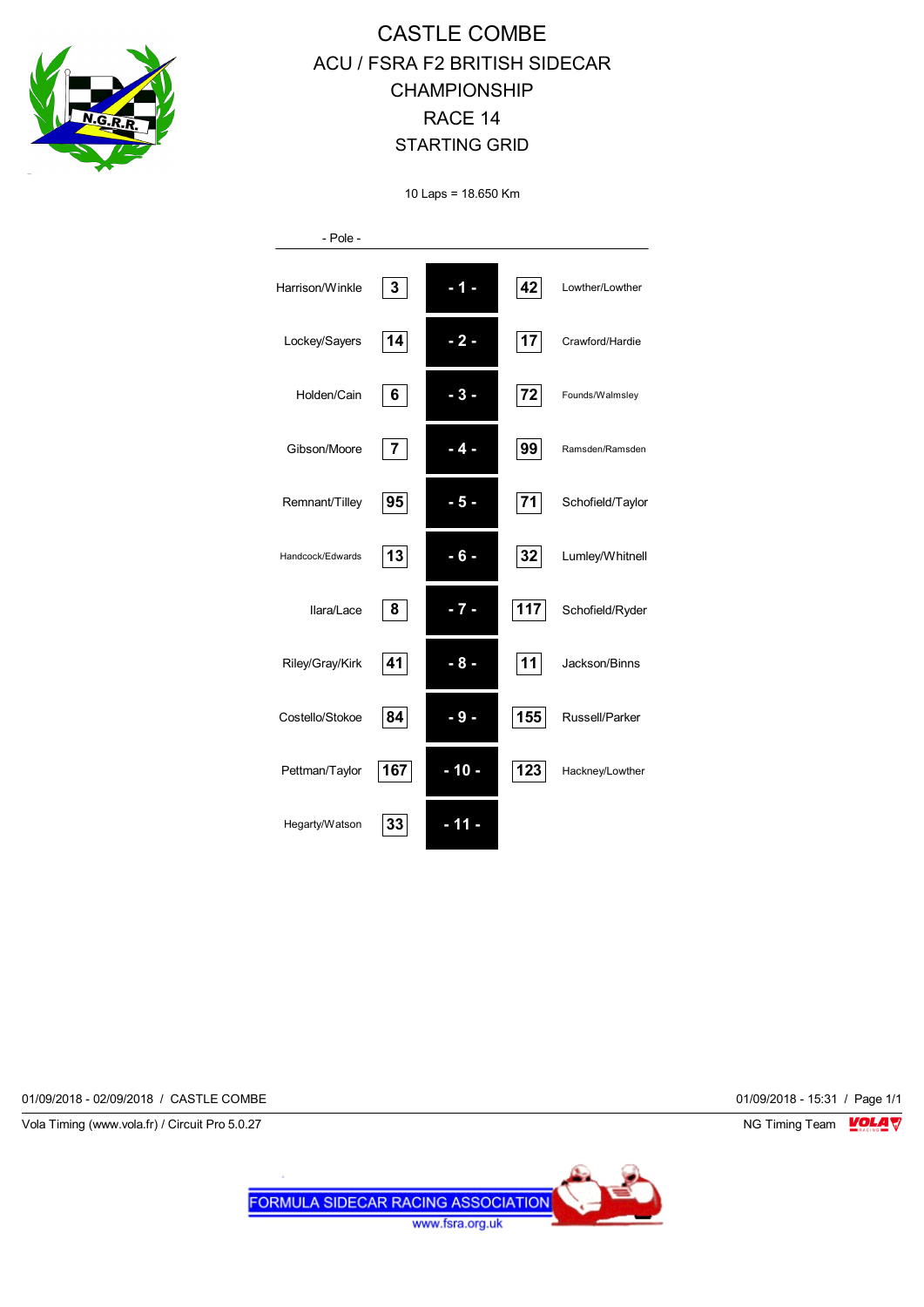

## CASTLE COMBE ACU / FSRA F2 BRITISH SIDECAR CHAMPIONSHIP RACE 14 Start time: 15:19 Distance: 18.650 miles Weather: Bright Track: Dry

| Rnk          |     | Num Rider                               | Machine              | Class      | Town/Sponsor                    | Laps | Time                   | Gap        | Average | B.Lap    | Speed |
|--------------|-----|-----------------------------------------|----------------------|------------|---------------------------------|------|------------------------|------------|---------|----------|-------|
|              |     |                                         |                      |            |                                 |      |                        |            |         |          |       |
| 1.           | 72  | Founds/Walmsley                         | DDM Suzuki 597       | Super      | Rowtec                          | 10   | 12:47.150              |            | 87.51   | 1:15.209 | 89.27 |
| $\mathbf{2}$ | 6   | Holden/Cain                             | LCR Honda 600        | Guest      | Silicone Eng / Barnes Racing    | 10   | 12:47.658              | $+0.508$   | 87.46   | 1:15.265 | 89.20 |
| 3            | 42  | Lowther/Lowther                         | LCR Honda 600        | Super      | Scunthorpe - N Lincs            | 10   | 13:05.633              | $+18.483$  | 85.45   | 1:17.159 | 87.01 |
| 4            | 17  | Crawford/Hardie                         | LCR Suzuki 600       | Super      | <b>ARC Newton Aycliffe</b>      | 10   | 13:08.787              | $+21.637$  | 85.11   | 1:15.466 | 88.96 |
| 5            | 14  | Lockey/Sayers                           | Ireson Honda 600     | Guest      | Real racing                     | 10   | 13:16.758              | $+29.608$  | 84.26   | 1:18.227 | 85.82 |
| 6            |     | Gibson/Moore                            | Shelbourne Suzuki 60 |            | F2 Cup GDM Logistics            | 10   | 13:16.920              | $+29.770$  | 84.24   | 1:18.389 | 85.64 |
| 7            | 95  | Remnant/Tilley                          | Lumley Kawasaki      |            | F2 Cup SRP Racetech             | 10   | 13:40.474              | $+53.324$  | 81.83   | 1:19.513 | 84.43 |
| 8            | 71  | Schofield/Taylor                        | Ireson Honda CBR 600 |            | F2 Cup Rossendale - Lancs       | 10   | 13:42.455              | $+55.305$  | 81.63   | 1:21.095 | 82.79 |
| 9            | 13  | <b>Handcock/Edwards</b>                 | Honda Baker F2 600   |            | Guest R J Roadracing            | 10   | $13:54.168 + 1:07.018$ |            | 80.48   | 1:21.942 | 81.93 |
| 10           | 8   | llara/Lace                              | DDM Suzuki 600       |            | F2 Cup Powerhouse Derby         | 10   | 13:54.790 +1:07.640    |            | 80.42   | 1:21.571 | 82.30 |
| 11           | 155 | <b>Russell/Parker</b>                   | Shelbourne Honda 600 |            | F2 Cup True Heroes Racing       | 10   | 13:54.876 +1:07.726    |            | 80.41   | 1:21.504 | 82.37 |
| 12           | 41  | Riley/Gray/Kirk                         | <b>MRE 600</b>       |            | F2 Cup Fine Cut Developments    | 10   | 14:10.849 +1:23.699    |            | 78.90   | 1:21.731 | 82.14 |
| 13           | 117 | Schofield/Ryder                         | Windle Suzuki 600    |            | F2 Cup Rossendale - Lancs       | 9    | 13:00.233              | $+1$ Lap   | 77.44   | 1:24.598 | 79.36 |
| 14           | 123 | Hackney/Lowther                         | CES Suzuki 600       | F2 Cup LPC |                                 | 9    | 13:02.042              | $+1$ Lap   | 77.26   | 1:24.960 | 79.02 |
| 15           | 167 | Pettman/Taylor                          | Yamaha Windle        |            | F2 Cup Gravesend Kent / York    | 9    | 14:14.626              | $+1$ Lap   | 70.70   | 1:32.324 | 72.72 |
|              |     | Best lap: 72 Founds/Walmsley - 1:15.209 |                      |            |                                 |      |                        |            |         |          |       |
| <b>DNFs</b>  |     |                                         |                      |            |                                 |      |                        |            |         |          |       |
|              | 3   | <b>Harrison/Winkle</b>                  | Bellas Honda         | Super      | <b>Printing Roller Services</b> |      |                        | $+10$ Laps |         |          |       |
|              | 11  | <b>Jackson/Binns</b>                    | DMR Suzuki 600       | Super      | Douglas, Isle of Man            |      |                        | $+10$ Laps |         | 1:26.379 | 77.72 |
|              | 32  | Lumley/Whitnell                         | Lumley 600           |            | F2 Cup Lumley Engineering       |      |                        | $+10$ Laps |         | 1:22.808 | 81.07 |
|              | 33  | <b>Hegarty/Watson</b>                   | Baker Honda 600      | Super      | Mum & Dad Hegarty               |      |                        | $+10$ Laps |         | 1:19.331 | 84.63 |
|              | 84  | Costello/Stokoe                         | <b>LCR Kawasaki</b>  | Guest      | <b>NGK</b>                      |      |                        | $+10$ Laps |         |          |       |
|              | 99  | Ramsden/Ramsden                         | LCR Honda 600        | Super      | Ramsden Racing                  |      |                        | $+10$ Laps |         | 1:18.099 | 85.96 |

**Super - 92.5% of WINNER'S AVERAGE RACE SPEED - 82.57 mph F2 Cup - 92.5% of WINNER'S AVERAGE RACE SPEED - 79.22 mph**

01/09/2018 - 02/09/2018 / CASTLE COMBE 02/09/2018 - 15:35 / Page 1/1

Vola Timing (www.vola.fr) / Circuit Pro 5.0.27 NG Timing Team Museum of the Superior Section 1997 NG Timing Team Museum of the Superior Section 1997 NG Timing Team Museum of the Superior Section 1997 NG Timing Team Museum

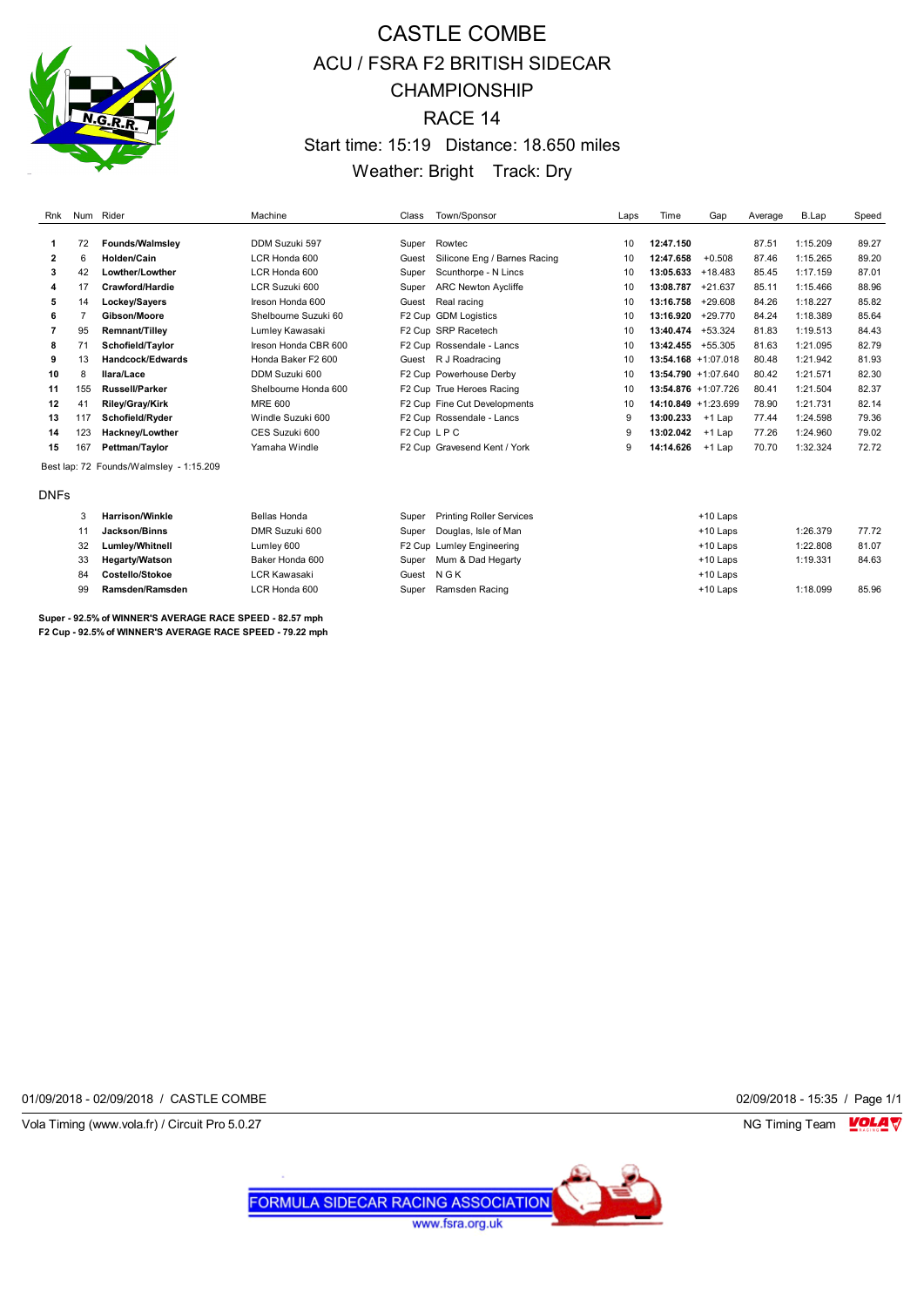| N.G.R.R.                |                                                |                  | ACU / FSRA F2 BRITISH SIDECAR<br><b>CHAMPIONSHIP</b><br>RACE 14<br><b>LAP TIMES</b> |                |                               |  |
|-------------------------|------------------------------------------------|------------------|-------------------------------------------------------------------------------------|----------------|-------------------------------|--|
| Lap                     | Time                                           | Lap              | Time                                                                                | Lap            | Time                          |  |
|                         |                                                | 5                | 1:18.389                                                                            |                |                               |  |
|                         | Costello/Stokoe                                | 6                | 1:18.731                                                                            |                | Hegarty/Watson                |  |
|                         |                                                | $\overline{7}$   | 1:20.738                                                                            |                |                               |  |
|                         | <b>START</b>                                   | 8                | 1:19.038                                                                            |                | <b>START</b>                  |  |
| $\mathbf{1}$            |                                                | 9                | 1:18.833                                                                            | 1              |                               |  |
|                         |                                                | 10               | 1:18.724                                                                            | 2              | 1:22.054                      |  |
|                         |                                                |                  |                                                                                     | 3              | 1:20.411                      |  |
|                         | Crawford/Hardie                                |                  |                                                                                     | 4              | 1:19.331                      |  |
|                         |                                                |                  | Hackney/Lowther                                                                     | 5              | 1:20.289                      |  |
|                         | <b>START</b>                                   |                  |                                                                                     |                |                               |  |
| $\mathbf{1}$            |                                                |                  | <b>START</b>                                                                        |                |                               |  |
| $\overline{c}$          | 1:15.466                                       | $\mathbf{1}$     |                                                                                     | Holden/Cain    |                               |  |
| 3                       | 1:15.596                                       | 2                | 1:26.338                                                                            |                |                               |  |
| 4                       | 1:15.716                                       | 3                | 1:24.989                                                                            |                | <b>START</b>                  |  |
| 5                       | 1:16.215                                       | 4                | 1:25.580                                                                            | 1              |                               |  |
| 6                       | 1:16.787                                       | 5                | 1:24.960                                                                            | 2              | 1:16.911                      |  |
| 7                       | 1:16.938                                       | 6                | 1:28.458                                                                            | 3              | 1:15.588                      |  |
| 8                       | 1:20.975                                       | $\overline{7}$   | 1:25.557                                                                            | 4              | 1:15.265                      |  |
| 9                       | 1:22.574                                       | 8                | 1:25.634                                                                            | 5              | 1:15.540                      |  |
| 10                      | 1:26.768                                       | 9                | 1:25.139                                                                            | 6              | 1:16.073                      |  |
|                         |                                                |                  |                                                                                     | $\overline{7}$ | 1:15.938                      |  |
|                         |                                                |                  |                                                                                     | 8              | 1:15.820                      |  |
|                         | Founds/Walmsley                                |                  | Handcock/Edwards                                                                    | 9              | 1:16.193                      |  |
|                         |                                                |                  |                                                                                     | 10             | 1:16.854                      |  |
|                         | <b>START</b>                                   |                  | <b>START</b>                                                                        |                |                               |  |
| 1                       |                                                | 1                |                                                                                     |                |                               |  |
| $\overline{c}$          | 1:15.610                                       | 2                | 1:24.398                                                                            | llara/Lace     |                               |  |
| 3                       | 1:15.237                                       | 3                | 1:21.942                                                                            |                |                               |  |
| 4                       | 1:15.209                                       | 4                | 1:22.304                                                                            |                | <b>START</b>                  |  |
| 5                       | 1:16.177                                       | 5                | 1:22.194                                                                            | 1              |                               |  |
| 6                       | 1:16.610                                       | 6                | 1:22.501                                                                            | $\mathbf 2$    | 1:24.075                      |  |
| $\overline{7}$          | 1:16.191                                       | $\boldsymbol{7}$ | 1:22.706                                                                            | 3              | 1:21.737                      |  |
| 8                       | 1:16.080                                       | 8                | 1:22.503                                                                            | 4              | 1:21.896                      |  |
| 9                       | 1:16.404                                       | $\boldsymbol{9}$ | 1:22.799                                                                            | 5              | 1:22.377                      |  |
| 10                      | 1:16.757                                       | 10               | 1:22.237                                                                            | 6<br>7         | 1:23.511<br>1:22.552          |  |
|                         |                                                |                  |                                                                                     | 8              | 1:21.571                      |  |
|                         |                                                |                  |                                                                                     | 9              | 1:22.642                      |  |
|                         | Gibson/Moore                                   |                  | Harrison/Winkle                                                                     | 10             | 1:22.540                      |  |
|                         |                                                |                  |                                                                                     |                |                               |  |
|                         | <b>START</b>                                   |                  |                                                                                     |                |                               |  |
| $\mathbf{1}$            |                                                |                  | <b>START</b>                                                                        |                |                               |  |
| $\overline{\mathbf{c}}$ | 1:18.794                                       | $\mathbf{1}$     |                                                                                     |                | Jackson/Binns                 |  |
| 3                       | 1:18.752                                       |                  |                                                                                     |                |                               |  |
| 4                       | 1:18.816                                       |                  |                                                                                     |                | <b>START</b>                  |  |
|                         |                                                |                  |                                                                                     |                |                               |  |
|                         | 01/09/2018 - 02/09/2018 / CASTLE COMBE         |                  |                                                                                     |                | 02/09/2018 - 15:34 / Page 1/2 |  |
|                         | Vola Timing (www.vola.fr) / Circuit Pro 5.0.27 |                  |                                                                                     |                | NG Timing Team <b>LOLA</b>    |  |

CASTLE COMBE

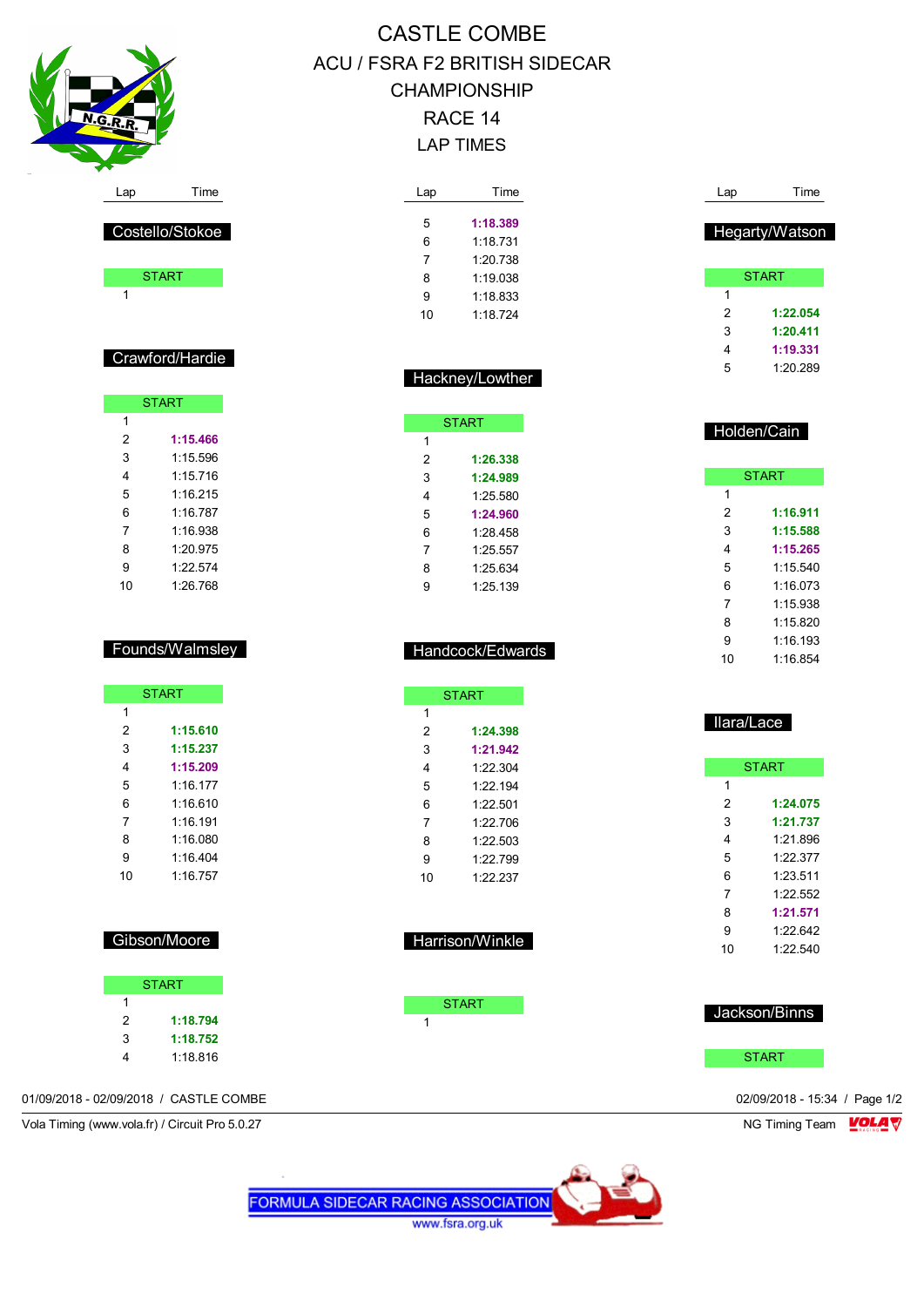CASTLE COMBE ACU / FSRA F2 BRITISH SIDECAR CHAMPIONSHIP RACE 14 LAP TIMES

| Lap | Time     |
|-----|----------|
|     |          |
| 2   | 1:26.379 |

### Lockey/Sayers

|    | <b>START</b> |
|----|--------------|
| 1  |              |
| 2  | 1:18.753     |
| 3  | 1:18.747     |
| 4  | 1:18.227     |
| 5  | 1:18.913     |
| 6  | 1.19 279     |
| 7  | 1.19 723     |
| 8  | 1.19.111     |
| 9  | 1:18 765     |
| 10 | 1.19.941     |

#### Lowther/Lowther

|    | <b>START</b> |
|----|--------------|
| 1  |              |
| 2  | 1:18.260     |
| 3  | 1:17.159     |
| 4  | 1.17 690     |
| 5  | 1.17.960     |
| 6  | 1 18 190     |
| 7  | 1.18660      |
| 8  | 1:18.329     |
| 9  | 1.18.384     |
| 10 | 1:18.382     |

#### Lumley/Whitnell

|   | <b>START</b> |
|---|--------------|
|   |              |
| 2 | 1:22.808     |

### Pettman/Taylor

|   | <b>START</b> |
|---|--------------|
| 1 |              |
| 2 | 1:32.324     |
| 3 | 1:33.516     |
| 4 | 1:33.740     |
| 5 | 1:34.197     |
| 6 | 1:36.691     |
| 7 | 1:34.333     |
| 8 | 1:36.387     |
| 9 | 1:34.496     |

| Lap            | Time                 | Lap            | Time                 |
|----------------|----------------------|----------------|----------------------|
|                | Ramsden/Ramsden      | 9<br>10        | 1:22.540<br>1:22.203 |
|                | <b>START</b>         |                |                      |
| $\mathbf{1}$   |                      |                | Schofield/Ryder      |
| $\overline{2}$ | 1:19.660             |                |                      |
| 3              | 1:19.090             |                |                      |
| 4              | 1:18.502             |                | <b>START</b>         |
| 5              | 1:18.853             | 1              |                      |
| 6              | 1:18.099             | $\overline{2}$ | 1:25.388             |
| 7              | 1:20.072             | 3              | 1:25.127             |
| 8              | 1:19.966             | 4              | 1:25.360             |
|                |                      | 5              | 1:24.677             |
|                |                      | 6<br>7         | 1:28.556<br>1:24.598 |
|                | Remnant/Tilley       | 8              | 1:26.762             |
|                |                      | 9              | 1:24.871             |
|                | <b>START</b>         |                |                      |
| 1              |                      |                |                      |
| $\overline{2}$ | 1:21.186             |                |                      |
| 3              | 1:20.786             |                | Schofield/Taylor     |
| 4              | 1:20.476             |                |                      |
| 5              | 1:21.105             |                | <b>START</b>         |
| 6              | 1:25.470             | 1              |                      |
| 7              | 1:20.379             | 2              | 1:21.301             |
| 8              | 1:20.153             | 3              | 1:21.420             |
| 9              | 1:19.513             | 4              | 1:21.505             |
| 10             | 1:20.486             | 5              | 1:21.551             |
|                |                      | 6              | 1:22.943             |
|                |                      | 7              | 1:21.291             |
|                | Riley/Gray/Kirk      | 8              | 1:22.400             |
|                |                      | 9              | 1:21.270             |
|                |                      | 10             | 1:21.095             |
|                | <b>START</b>         |                |                      |
| 1              |                      |                |                      |
| $\overline{2}$ | 1:24.281             |                |                      |
| 3<br>4         | 1:21.731<br>1:23.112 |                |                      |
| 5              | 1:27.123             |                |                      |
| 6              | 1:23.399             |                |                      |
| 7              | 1:24.078             |                |                      |
| 8              | 1:24.783             |                |                      |
| 9              | 1:24.163             |                |                      |
| 10             | 1:25.458             |                |                      |
|                |                      |                |                      |
|                | Russell/Parker       |                |                      |
|                | <b>START</b>         |                |                      |

 **1:24.387 1:22.128 1:21.755** 1:22.079 1:21.905 1:22.173 **1:21.504**

01/09/2018 - 02/09/2018 / CASTLE COMBE

Vola Timing (www.vola.fr) / Circuit Pro 5.0.27